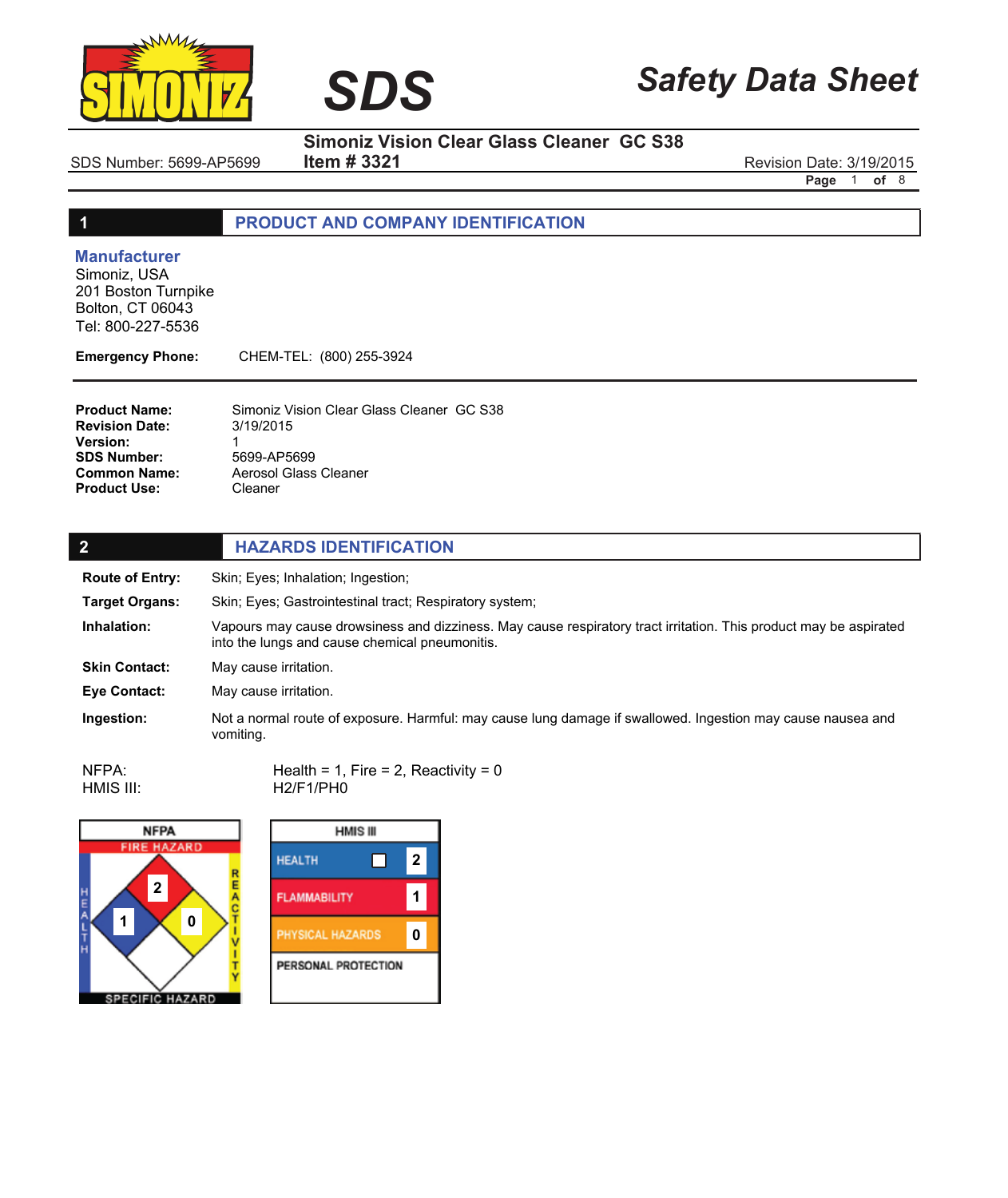



SDS Number: 5699-AP5699 Revision Date: 3/19/2015

**Simoniz Vision Clear Glass Cleaner GC S38 Item # 3321**

**Page** 2 **of** 8

GHS Signal Word: WARNING

GHS Hazard Pictograms:



GHS Classifications: Health, Skin corrosion/irritation, 2 Health, Serious Eye Damage/Eye Irritation, 2 B Physical, Flammable Aerosols, 3

GHS Phrases:

 H315 - Causes skin irritation H320 - Causes eye irritation H229 - Pressurized container: may burst if heated

GHS Precautionary Statements: P102 - Keep out of reach of children. P301+330+331 - IF SWALLOWED: Rinse mouth. Do NOT induce vomiting.

CONDITIONS AGGRAVATED BY EXPOSURE: None known LISTED CARCINOGENS: OSHA - Not listed

**3 COMPOSITION/INFORMATION ON INGREDIENTS**

**Ingredients:**

 **Cas # | Percentage | Chemical Name**

| $64 - 17 - 5$   1-5%       | Ethanol         |
|----------------------------|-----------------|
| $111 - 76 - 2$   1-5%      | 2-Butoxyethanol |
| $75 - 28 - 5$   1-5%       | Isobutane       |
| $74 - 98 - 6$   1-5%       | Propane         |
| $110-91-8$   0.1 - 0.5%    | Morpholine      |
| $67 - 63 - 0$   0.1 - 0.5% | 2-Propanol      |
|                            |                 |

#### **4 FIRST AID MEASURES** Move to fresh air and keep at rest. Call a physician if symptoms develop and persist. Wash with soap and water. If skin irritation persists, call a physician immediately. Remove contaminated clothing and wash before reuse. Immediately flush eyes with plenty of water for at least 15 minutes. Remove contact lenses, if present and easy to do. Continue rinsing. Get medical attention if irritation develops and persists. Rinse mouth. Do not induce vomiting without advice from poison control center. If vomiting occurs, keep head low to avoid getting into the lungs. Call a poison control center if large amounts are ingested. Never give anything by mouth to an unconscious person. **Inhalation: Skin Contact: Eye Contact: Ingestion:**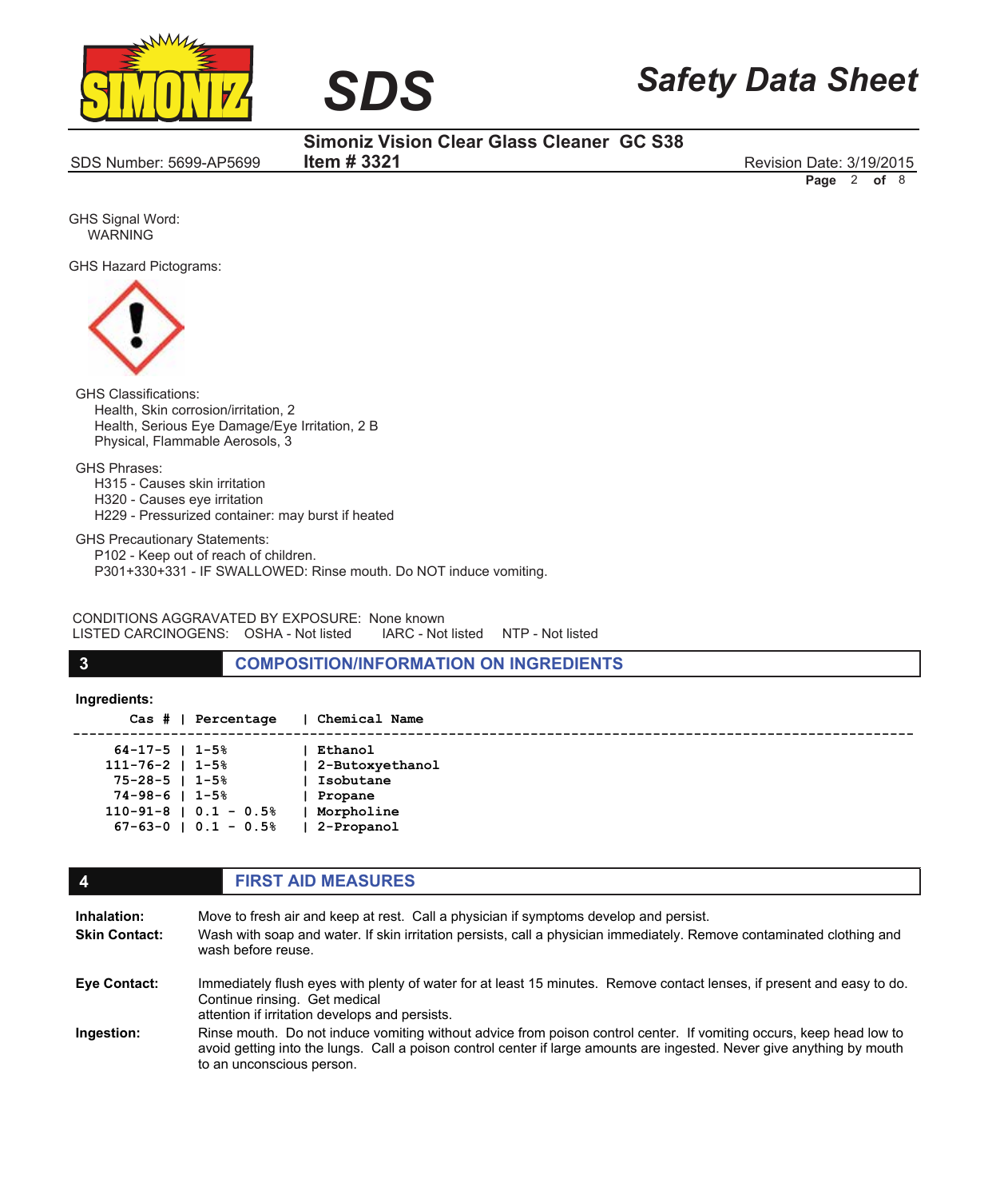



SDS Number: 5699-AP5699 Revision Date: 3/19/2015

**Item # 3321**

 $SDS$ 

**Page** 3 **of** 8

#### **5 FIRE FIGHTING MEASURES**

| <b>Flammability:</b>       | Flammability per Flame Projection Test Non-flammable |  |
|----------------------------|------------------------------------------------------|--|
| <b>Flash Point:</b>        | >220 F (Concentrate Only)                            |  |
| <b>Flash Point Method:</b> | TCC.                                                 |  |
| <b>Burning Rate:</b>       | NA.                                                  |  |
| <b>Autoignition Temp:</b>  | NOT EST                                              |  |
| LEL:                       | NOT EST                                              |  |
| UEL:                       | NOT EST                                              |  |

Flammability: Not flammable by WHMIS/OSHA criteria.

Means of Extinction:

Suitable Extinguishing Media: Powder, water spray, foam, carbon dioxide.

Unsuitable Extinguishing Media: Not available.

Products of Combustion: May include, and are not limited to: oxides of carbon.

Explosion Data:

Sensitivity to Mechanical Impact: Not available.

Sensitivity to Static Discharge: Not available.

Protection of Firefighters: Containers may explode when heated. Keep upwind of fire. Wear

full fire fighting turn-out gear (full Bunker gear) and respiratory protection (SCBA).

## **6 ACCIDENTAL RELEASE MEASURES**

**Personal Precautions:** Use personal protection recommended in Section 8. Isolate the hazard area and deny entry to unnecessary and unprotected personnel. Eliminate sources of ignition. Ruptured cylinders may rocket.

**Environmental Precautions:** Many gases are heavier than air and will spread along ground and collect in low or confined areas (sewers, basements, tanks). This material is a water pollutant. Keep out of drains, sewers, ditches, and waterways. Minimize use of water to prevent environmental contamination.

**Methods for Containment:** Contain and/or absorb spill with inert material (e.g. sand, vermiculite), then place in a suitable container. Do not flush to sewer or allow to enter

waterways. Use appropriate Personal Protective Equipment (PPE).

**Methods for Clean-Up:** Vacuum or sweep material and place in a disposal container. Allow gas to dissipate harmlessly into the atmosphere.

#### **FIGURE 12 IN STORAGE** HARMFUL IF INHALED OR SWALLOWED. VAPOR HARMFUL. EYE, SKIN AND RESPIRATORY IRRITANT. Contents under pressure. Keep out of reach of children. Read label cautions carefully. Follow label directions to avoid injury. Use with adequate ventilation. Do not use in confined areas. Keep away from heat, sparks or open flames. Wash hands thoroughly after each use. Do not smoke while using. Avoid contact with skin and eyes. Avoid breathing vapor or mist. Do not puncture container. Keep out of reach of children. Do not store near heat, sparks, or open flames. Do not expose to temperatures above 120°F as container may vent, rupture or burst. Do not puncture or incinerate **Handling Precautions: Storage Requirements:**

container. Store in accordance with NFPA 30B for Level 1 Aerosols.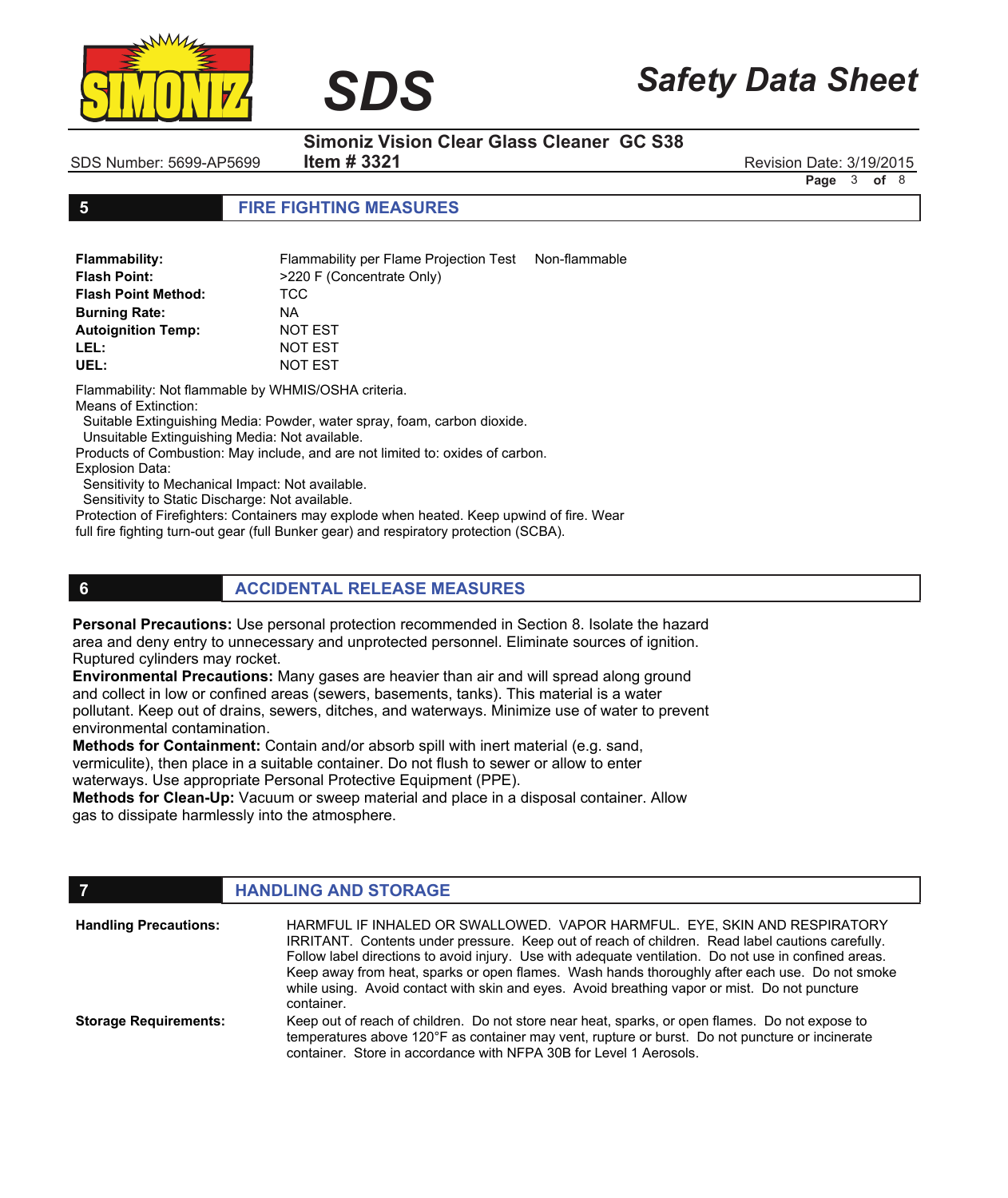

# *Safety Data Sheet*

**Page** 4 **of** 8

**Simoniz Vision Clear Glass Cleaner GC S38**

SDS Number: 5699-AP5699 Revision Date: 3/19/2015 **Item # 3321**

 $SDS$ 

#### **8 EXPOSURE CONTROLS/PERSONAL PROTECTION**

**Engineering Controls: Personal Protective Equip:** Use ventilation adequate to keep exposures below recomended exposure limits. HMIS PP, P | Gloves HMIS PP, A | Safety Glasses Eyes Protection: Wear eye/face protection. Hand Protection: Wear suitable gloves. Skin and Body Protection: Wear suitable protective clothing. Respiratory Protection: In case of insufficient ventilation, wear suitable respiratory equipment.

**Exposure Limits<br>OSHA-PEL ACGIH-TLV** 

400 ppm 200 ppm (400 ppm STEL)

**Ingredients OSHA-PEL ACGIH-TLV** Ethanol 1000 ppm 1000 ppm 2-Butoxyethanol 25 ppm 25 ppm Isobutane Not available Not available Not available Not available Not available Propane 1000 ppm 1000 ppm 1000 ppm 1000 ppm Morpholine 20 ppm (70 mg/m3) 20 ppm

# **9 PHYSICAL AND CHEMICAL PROPERTIES**

**Physical State: Spec Grav./Density: Viscosity: Boiling Point: Flammability: Partition Coefficient: Vapor Pressure: pH: Evap. Rate: Decomp Temp:** Appearance: Colorless clear liquid with floral odor

Aerosol Spray 0.995-1.005 g/ml <5 cSt >200°F Non-flammable Not Established Not Established 11.15-11.25  $1.00$ Not Established

**Odor: Solubility: Percent Volatile: Freezing/Melting Pt.: Flash Point: Octanol: Vapor Density: VOC: Bulk Density: Auto-Ignition Temp: UFL/LFL:**

minty Soluble in water > 99%  $~212F~(^{-100C})$ Not Applicable (concentrate) Not Established Not Established 9.34% 8.30 - 8.38 pounds/gallon Not Applicable (concentrate) Not Established

#### **10 STABILITY AND REACTIVITY**

**Stability: Conditions to Avoid: Materials to Avoid:**

**Hazardous Decomposition: Hazardous Polymerization:**

Product is stable under normal conditions. heat, sparks, open flames and temperatures above 120°F Strong Oxidizing Agents. CO, CO2, and hydrocarbons. Will not occur.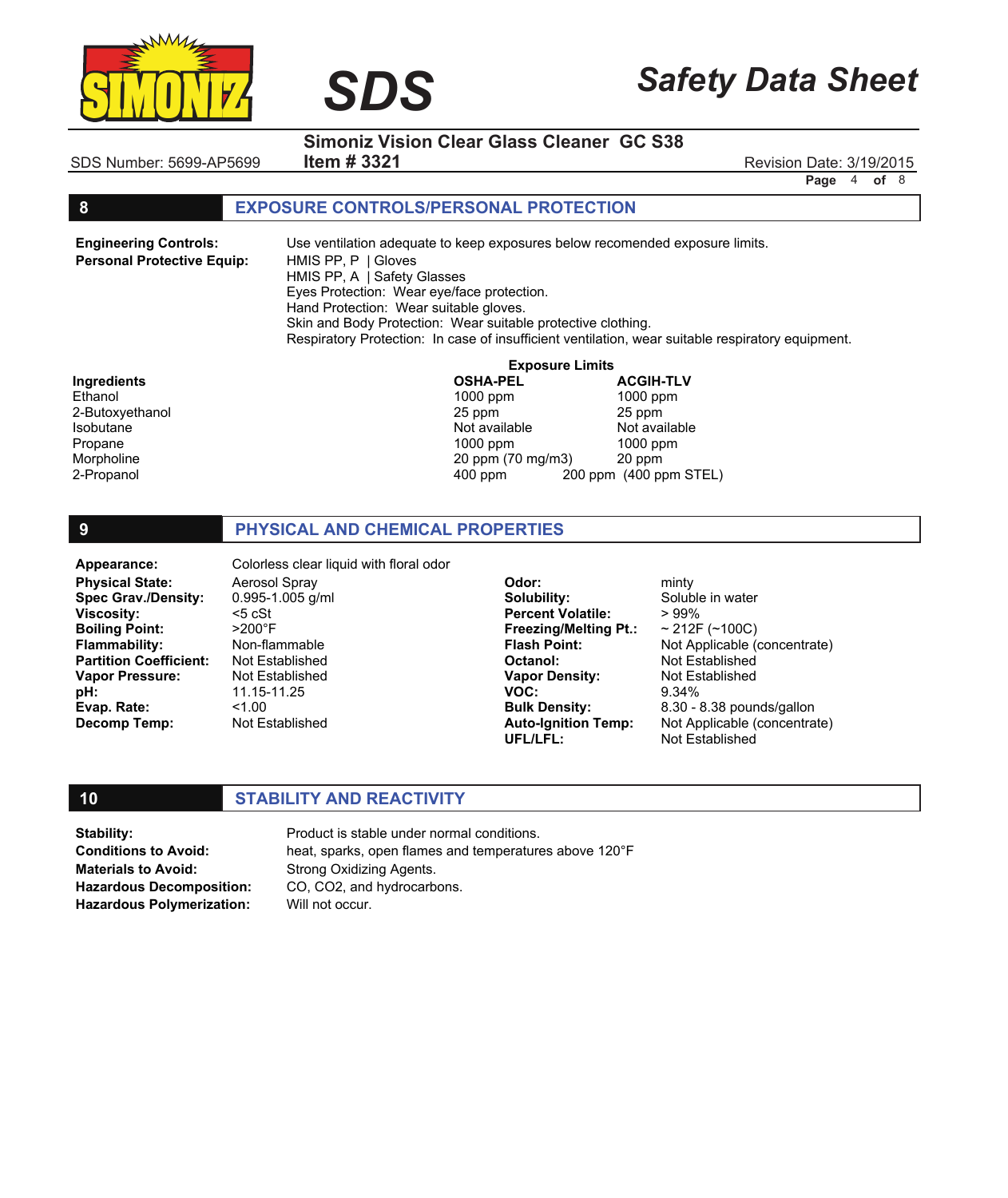

**Item # 3321**

SDS Number: 5699-AP5699 Revision Date: 3/19/2015

*Safety Data Sheet*

**Page** 5 **of** 8

**11 TOXICOLOGICAL INFORMATION**

**SIMONIZ** *SDS*

#### **Toxicity Data:**

Eye Effects: May cause eye irritation. Symptoms may include discomfort or pain,excess blinking and tear production, with marked redness and swelling of the conjunctiva.

Skin Effects: May cause skin irritation. Handling can cause dry skin.

Accute Inhalation Effects: May cause respiratory tract irritation. This product may be aspirated onto the lungs and cause chemical pneumonitis.

Chronic Effects: Not Hazardous by WHMIS/OSHA criteria.

Carcinogenicity: Not Hazardous by WHMIS/OSHA criteria.

Mutagenicity: Not Hazardous by WHMIS/OSHA criteria.

Teratogenicity: Not Hazardous by WHMIS/OSHA criteria.

### **12 ECOLOGICAL INFORMATION**

Readily biodegradable.

# **13 DISPOSAL CONSIDERATIONS**

Do not allow into drains or water sourses. Waste and empty containers should be disposed of in accordance with regulations made under the Control of Pollution Act and the Enviromental Protection Act. Dispose of in accordance with local regulations. Using information provided in this data sheet advice should be obtained from the Waste Regulation Authority, weather special waste regulations apply.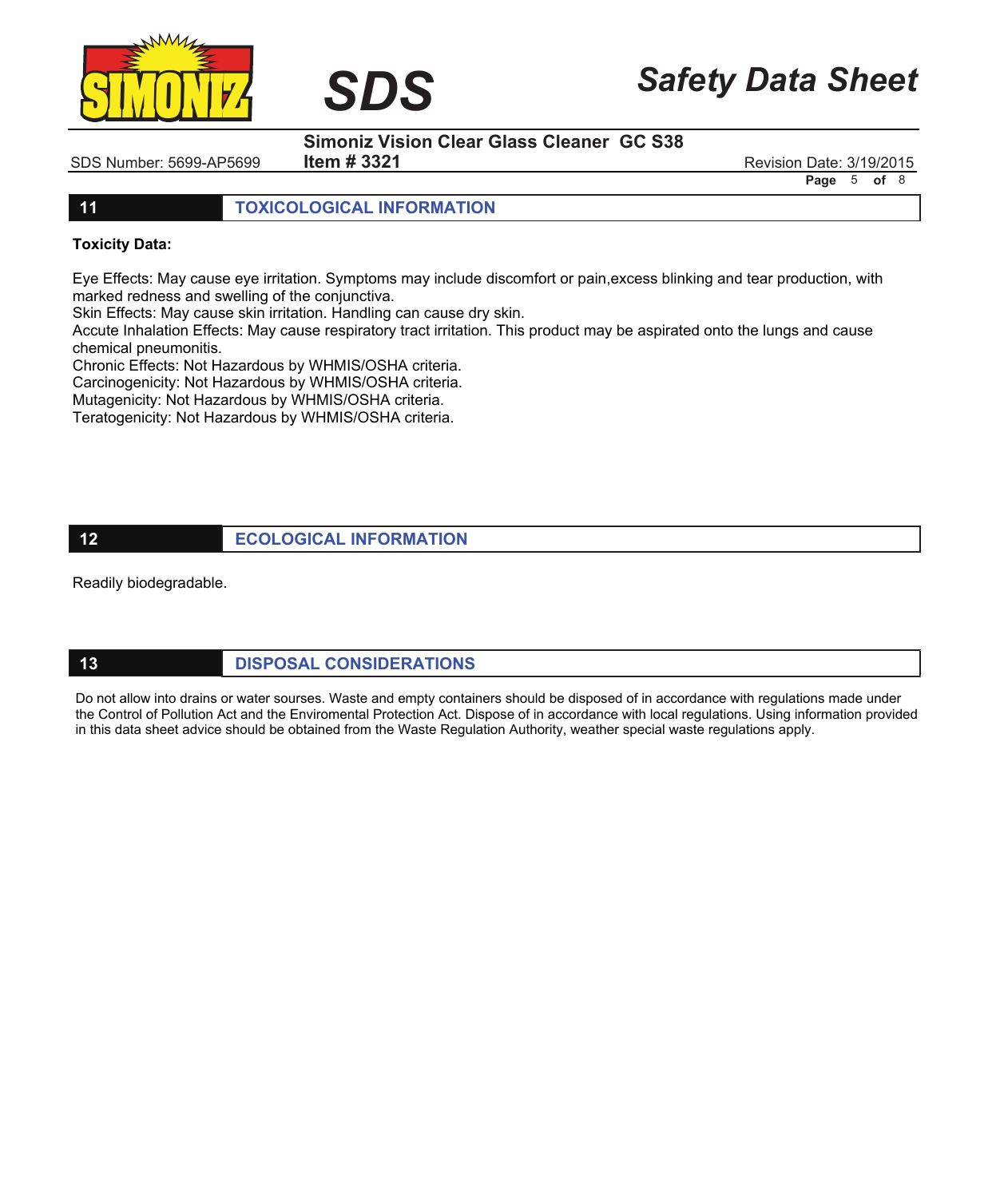



SDS Number: 5699-AP5699 **Item # 3321** Revision Date: 3/19/2015

**Item # 3321**

**Page** 6 **of** 8

# **14 TRANSPORT INFORMATION**

**SIMONIZ** *SDS*

| DOT Class: Non-Flammable Gas (2.2) #2.2<br>UN #: UN 1950                                                                                                                                                                                               |                                                                                                     |
|--------------------------------------------------------------------------------------------------------------------------------------------------------------------------------------------------------------------------------------------------------|-----------------------------------------------------------------------------------------------------|
| DOT<br><b>UN Number</b><br>UN proper shipping name<br>Transport Hazard Class(es)<br>Class<br>Subsidiary risk<br>Label(s)<br>Packing group                                                                                                              | UN1950<br>Aerosols, non-flammable<br>2.2<br>---<br>2.2<br>Not applicable                            |
| IATA<br><b>UN Number</b><br>UN proper shipping name<br>Transport Hazard Class(es)<br>Class<br>Subsidiary risk<br>Label(s)<br>Packing group<br><b>Environmental hazards</b><br>Other information<br>Passenger and cargo aircraft<br>Cargo aircraft only | UN1950<br>Aerosols, non-flammable<br>2.2<br>---<br>22<br>Not applicable<br>No<br>Allowed<br>Allowed |
| <b>IMDG</b><br>UN Number<br>UN proper shipping name<br>Transport Hazard Class(es)<br>Class<br>Subsidiary risk<br>Label(s)<br>Packing group<br><b>Environmental hazards</b>                                                                             | UN1950<br>Aerosols, non-flammable<br>2.2<br>---<br>2.2<br>Not applicable<br>No                      |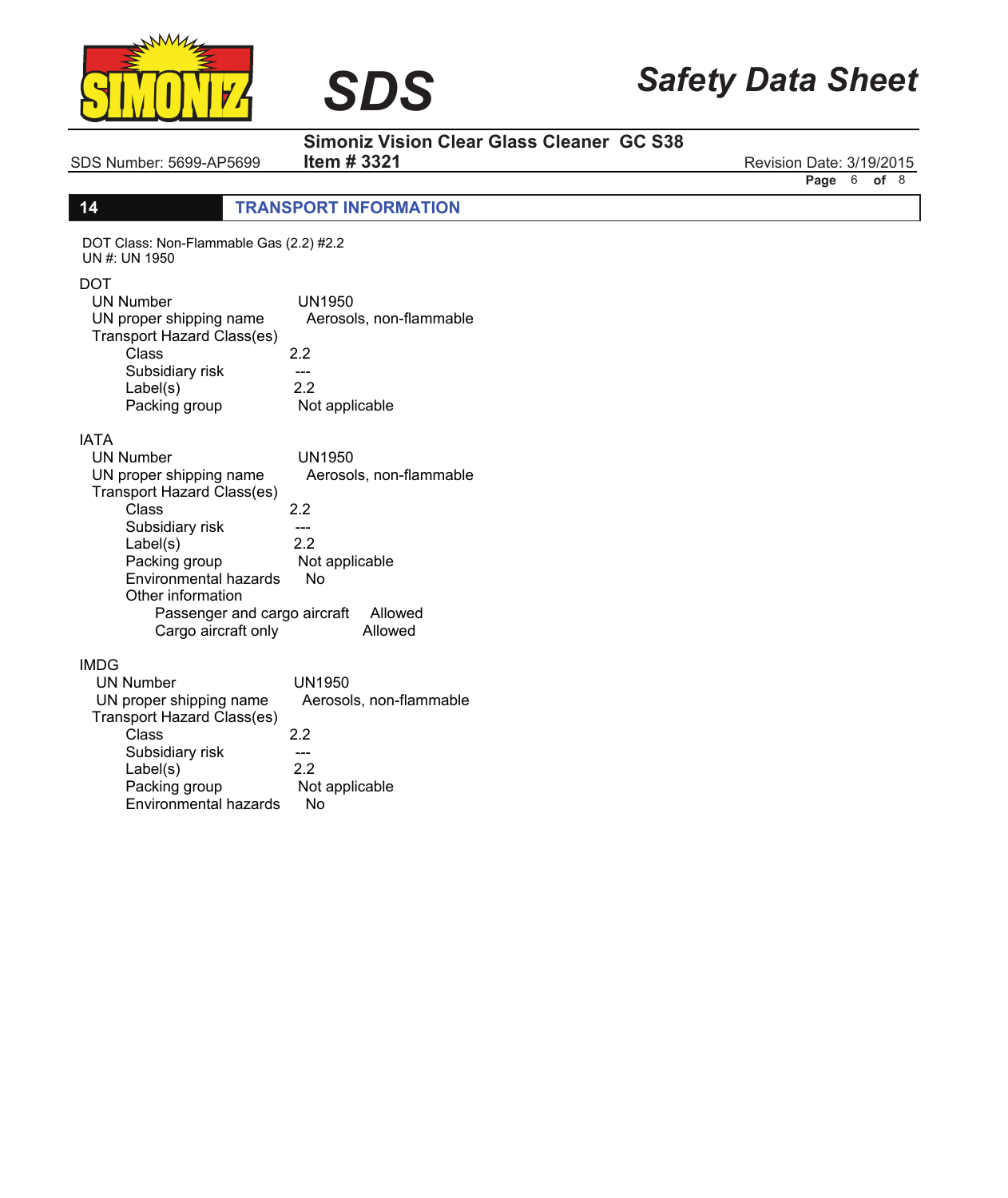

# *Safety Data Sheet*

## **Simoniz Vision Clear Glass Cleaner GC S38**

SDS Number: 5699-AP5699 Revision Date: 3/19/2015

**Page** 7 **of** 8

# **15 REGULATORY INFORMATION**

COMPONENT / (CAS/PERC) / CODES

---------------------------------------------------------------- \*Ethanol (64175 1-5%) MASS, OSHAWAC, PA, TSCA, TXAIR

\*2-Butoxyethanol (111762 0.1-1%) HAP, MASS, OSHAWAC, PA, TSCA, TXAIR

**Item # 3321**

**SIMONIZ** *SDS*

\*Isobutane (75285 1-5%) MASS, PA, TSCA

\*Propane (74986 0.1-1%) MASS, NJHS, OSHAWAC, PA, TSCA, TXAIR

\*Morpholine (110918 n/a%) MASS, OSHAWAC, PA, TSCA, TXAIR

California Proposition 65

This product is not known to contain any chemicals currently listed as carcinogens or reproductive toxins under California Proposition 65 at levels which would be subject to the proposition.

\*2-Propanol (67630 n/a%) MASS, NJHS, NRC, OSHAWAC, PA, SARA313, TSCA, TXAIR

REGULATORY KEY DESCRIPTION

---------------------------------------------------------------- MASS = MA Massachusetts Hazardous Substances List OSHAWAC = OSHA Workplace Air Contaminants PA = PA Right-To-Know List of Hazardous Substances TSCA = Toxic Substances Control Act

HAP = Hazardous Air Pollutants

CERCLA = Superfund clean up substance CSWHS = Clean Water Act Hazardous substances NJEHS = NJ Extraordinarily Hazardous Substances

NJHS = NJ Right-to-Know Hazardous Substances

NRC = Nationally Recognized Carcinogens SARA313 = SARA 313 Title III Toxic Chemicals